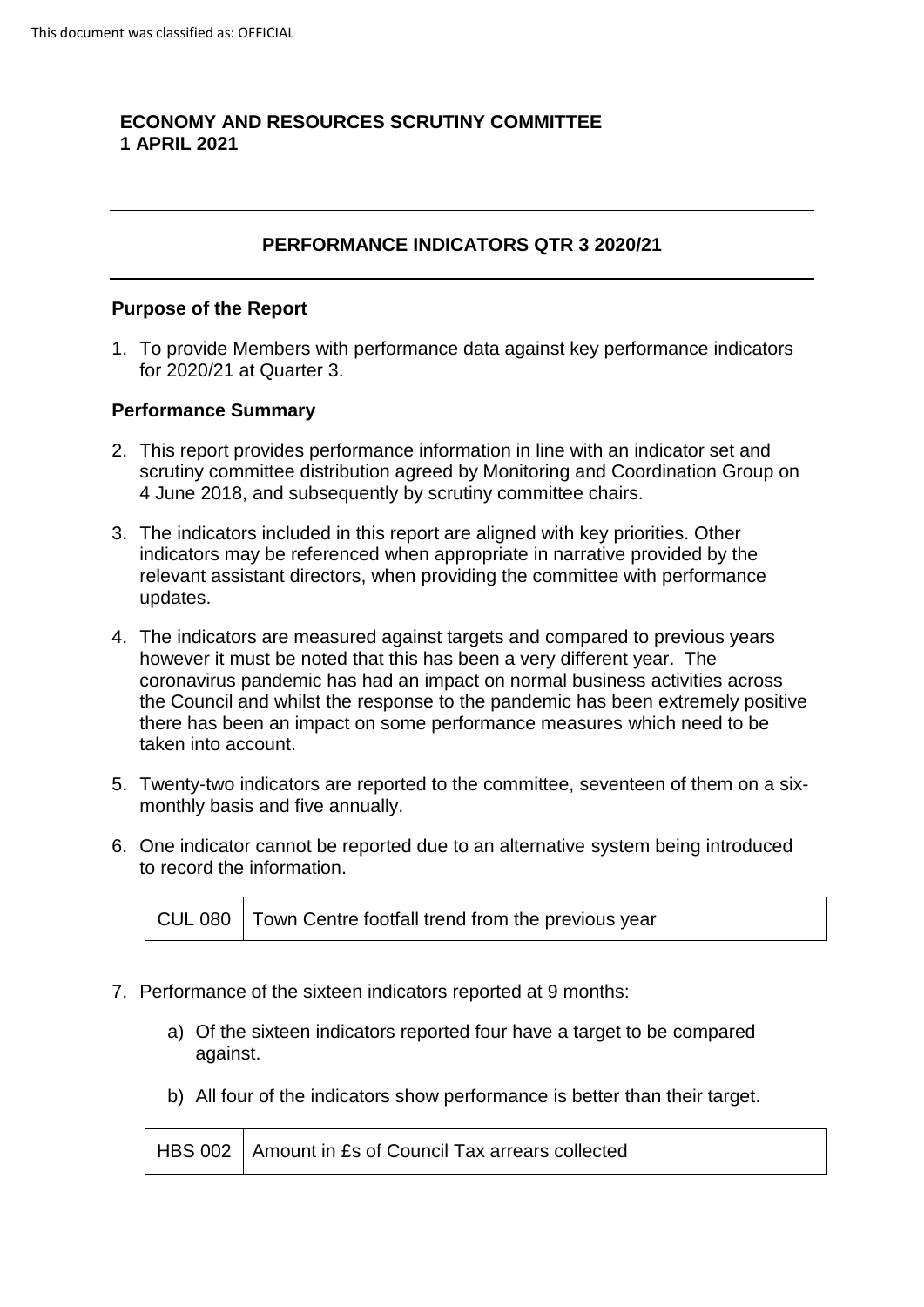| HBS 003   Amount in £s of Housing Benefit overpayments recovered |  |
|------------------------------------------------------------------|--|
| HBS 009   % of Council Tax collected in year                     |  |
| HBS 010   % of Business Rates collected in-year                  |  |

- c) Of the sixteen indicators reported quarterly all can be compared against their data at Quarter 3 2019/20.
- d) Six indicators are showing performance better than at this time last year.

| <b>FHR 001</b> | Number of FTE working days lost due to sickness (excluding<br>schools)             |  |
|----------------|------------------------------------------------------------------------------------|--|
| <b>FHR 003</b> | Number of reportable employee accidents / ill health                               |  |
| <b>FHR 008</b> | Number of complaints upheld by the Local Government<br>Ombudsman/Housing Ombudsman |  |
| <b>FHR 019</b> | <b>Staff turnover - Voluntary Leavers</b>                                          |  |
| <b>HBS 010</b> | % of Business Rates collected in-year                                              |  |
| <b>REG</b>     | % of noise complaints investigated and completed within 6 weeks of                 |  |
| 312a           | the date of receipt (except where diary sheet returned)                            |  |

e) Nine indicators are showing performance lower than at this time last year:

| <b>ECI 104</b> | % of major planning applications decided within 13 weeks or within<br>agreed time (EoT)                       |  |
|----------------|---------------------------------------------------------------------------------------------------------------|--|
| <b>ECI 105</b> | % of non-major planning development decisions within 8 weeks or<br>within agreed time (EoT)                   |  |
| <b>ECI 106</b> | 24 months to date % of non-major planning development decisions<br>within 8 weeks or within agreed time (EoT) |  |
| <b>ECI 321</b> | Monthly unemployed claimant count                                                                             |  |
| <b>ECI 401</b> | New homes delivered against annual target                                                                     |  |
| <b>HBS 002</b> | Amount in £s of Council Tax arrears collected                                                                 |  |
| <b>HBS 003</b> | Amount in £s of Housing Benefit overpayments recovered                                                        |  |
| <b>HBS 009</b> | % of Council Tax collected in year                                                                            |  |
| <b>LGP 008</b> | Contracted spend as a % of total non-salary spend                                                             |  |

f) One indicator is showing performance the same as at this time last year: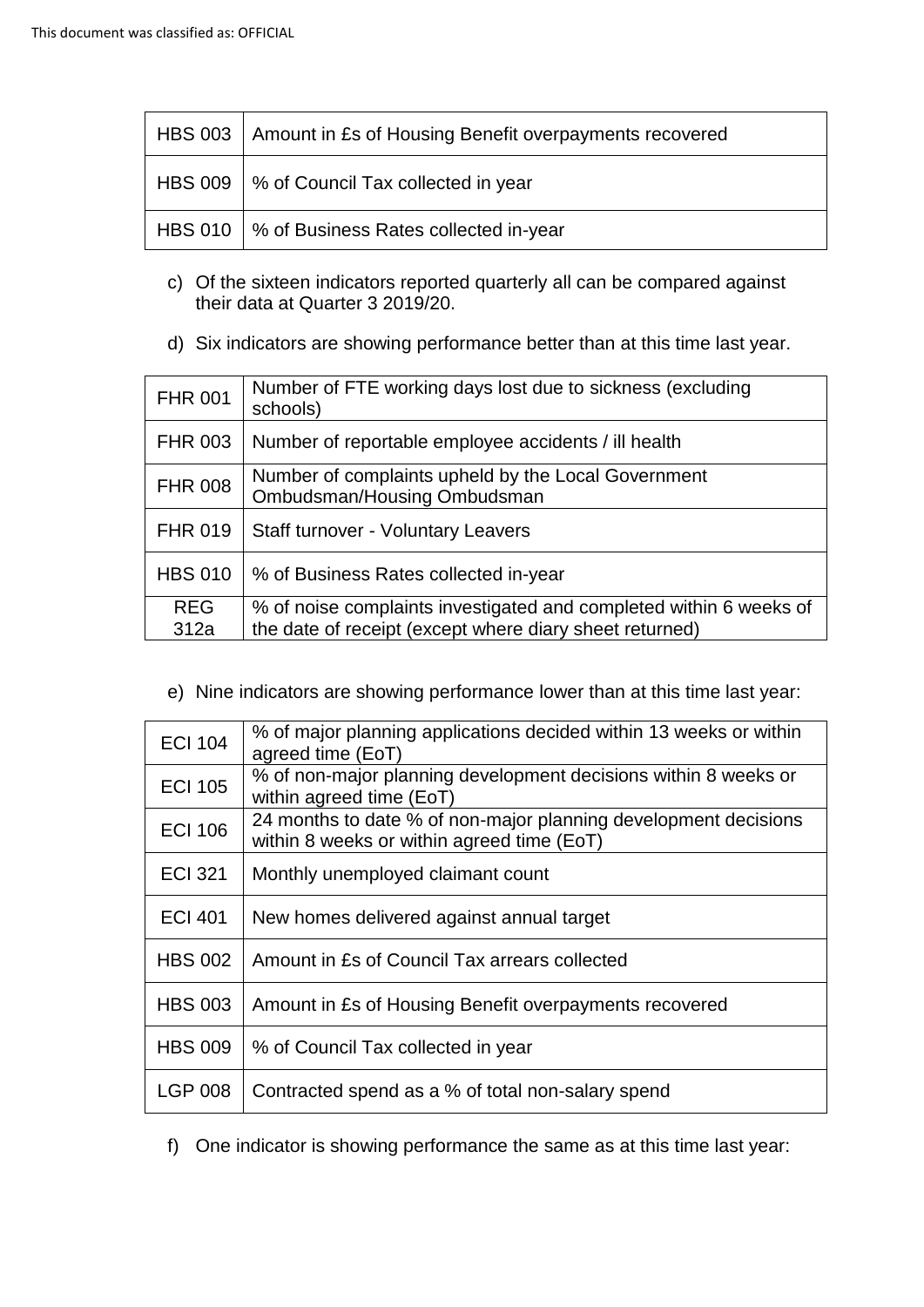8. A detailed performance scorecard is attached at **Appendix 1**.

#### **Recommendations**

- 9. It is recommended:
	- a) that performance information provided in this report is reviewed and noted, and relevant queries raised with appropriate Assistant Directors.

# **Paul Wildsmith Managing Director**

### **Background Papers**

Background papers were not used in the preparation of this report.

| S17 Crime and Disorder             | This report supports the Councils Crime and       |
|------------------------------------|---------------------------------------------------|
|                                    | Disorder responsibilities                         |
| Health and Well Being              | This report supports performance improvement      |
|                                    | relating to improving the health and wellbeing    |
|                                    | of residents                                      |
| Sustainability                     | This report supports the Council's sustainability |
|                                    | responsibilities                                  |
| <b>Diversity</b>                   | This report supports the promotion of diversity   |
| <b>Wards Affected</b>              | This reports supports performance                 |
|                                    | improvement across all Wards                      |
| <b>Groups Affected</b>             | This report supports performance improvement      |
|                                    | which benefits all groups                         |
| <b>Budget and Policy Framework</b> | This report does not represent a change to the    |
|                                    | budget and policy framework                       |
| <b>Key Decision</b>                | This is not a key decision                        |
| <b>Urgent Decision</b>             | This is not an urgent decision                    |
| One Darlington: Perfectly          | This report contributes to the Sustainable        |
| Placed                             | Community Strategy (SCS) by involving             |
|                                    | Members in the scrutiny of performance            |
|                                    | relating to the delivery of key outcomes          |
| Efficiency                         | Scrutiny of performance is integral to            |
|                                    | optimising outcomes.                              |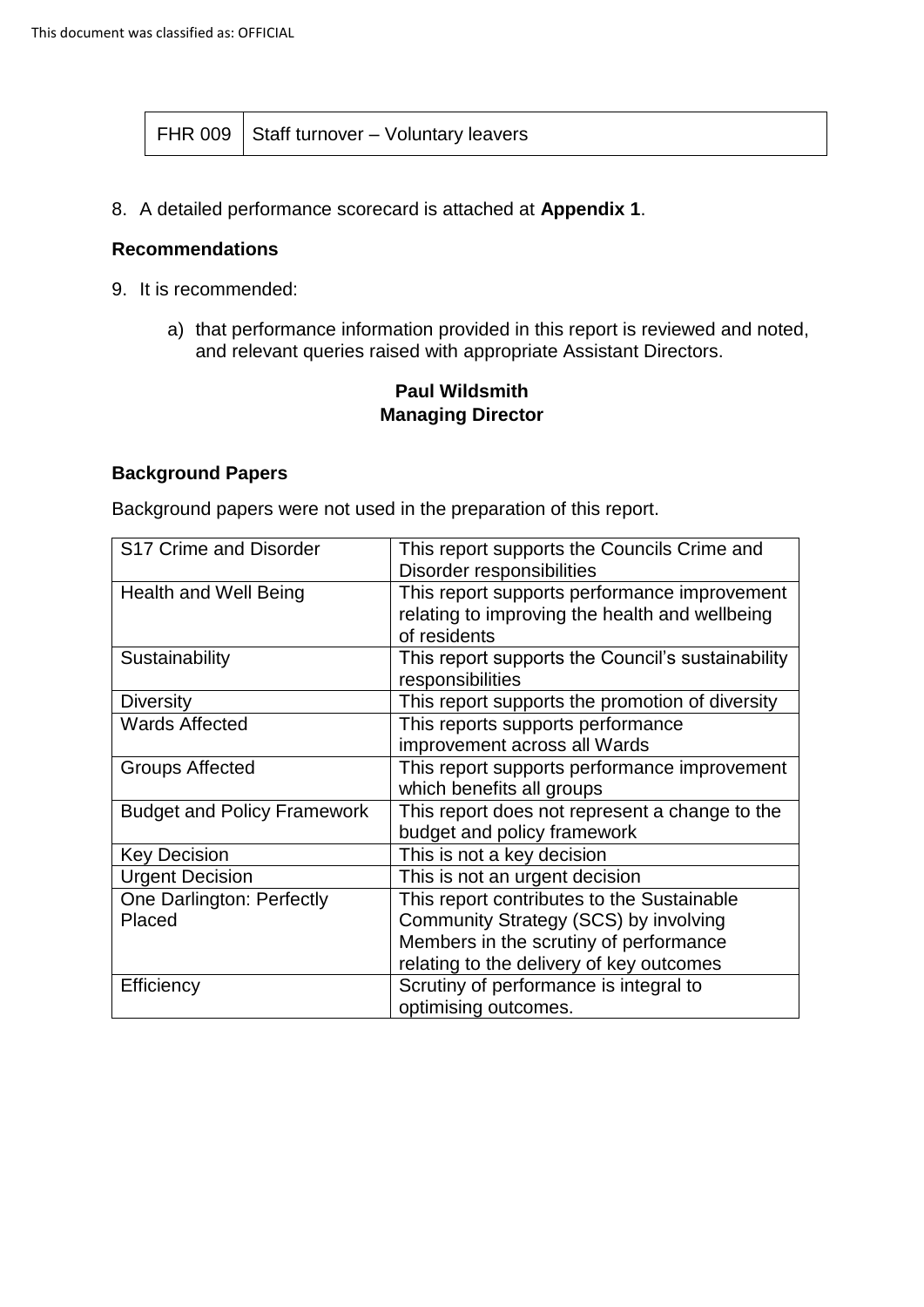## **Main Report**

### **Revenue Collection**

### **Council Tax and Business Rates**

- 10.Despite the challenges of covid-19 the collection of Council Tax arrears (HBS 002) is slightly above target for quarter 3. Darlington Borough Council is one of the top performers in terms of Council Tax arrears collection. The total arrears collected as a percentage of arrears outstanding was 27.85% for 2019-20, compared to 19.76% nationally despite the challenges of Covid-19.
- 11.In-year collection of Council Tax (HBS 009) remains on target, despite the challenges of Covid-19 and the inability to take court action to enforce Council Tax debts.
- 12.It is also pleasing to note the in-year collection of Business Rates (HBS 010) remains on target, despite the challenges of Covid-19 and the inability to take court action to enforce Business Rates debts.

### **Housing Benefits**

13.Recovery of Housing Benefit overpayments (HBS 003) is slightly below target for quarter 3. This is because the Department for Work & Pensions (DWP) suspended recovery of overpayments from Universal Credit during the initial Covid-19 lockdown. The number of overpayments being identified is also gradually reducing due to the continued migration of Housing Benefit claims to Universal Credit.

### **Governance**

### **Human Resources**

- 14.Sickness absence (FHR 001) is 1.52 F.T.E. days lower than the same period last year with 75% relating to long term absence which is being closely managed.
- 15. Whilst absence rates have reduced overall, stress remains the highest absence reason equating to 46% of all absences, and 26% of this was deemed work related. Officers are increasing efforts in terms of stress risk assessment awareness and absence management relating to stress, and we are continuing to raise awareness of mental health via the Mental Health for Managers programme. The introduction of 14 Mental Health first aiders alongside the Mental Health Mentors launched last year have provided invaluable support to employees particularly through this pandemic with very positive feedback received.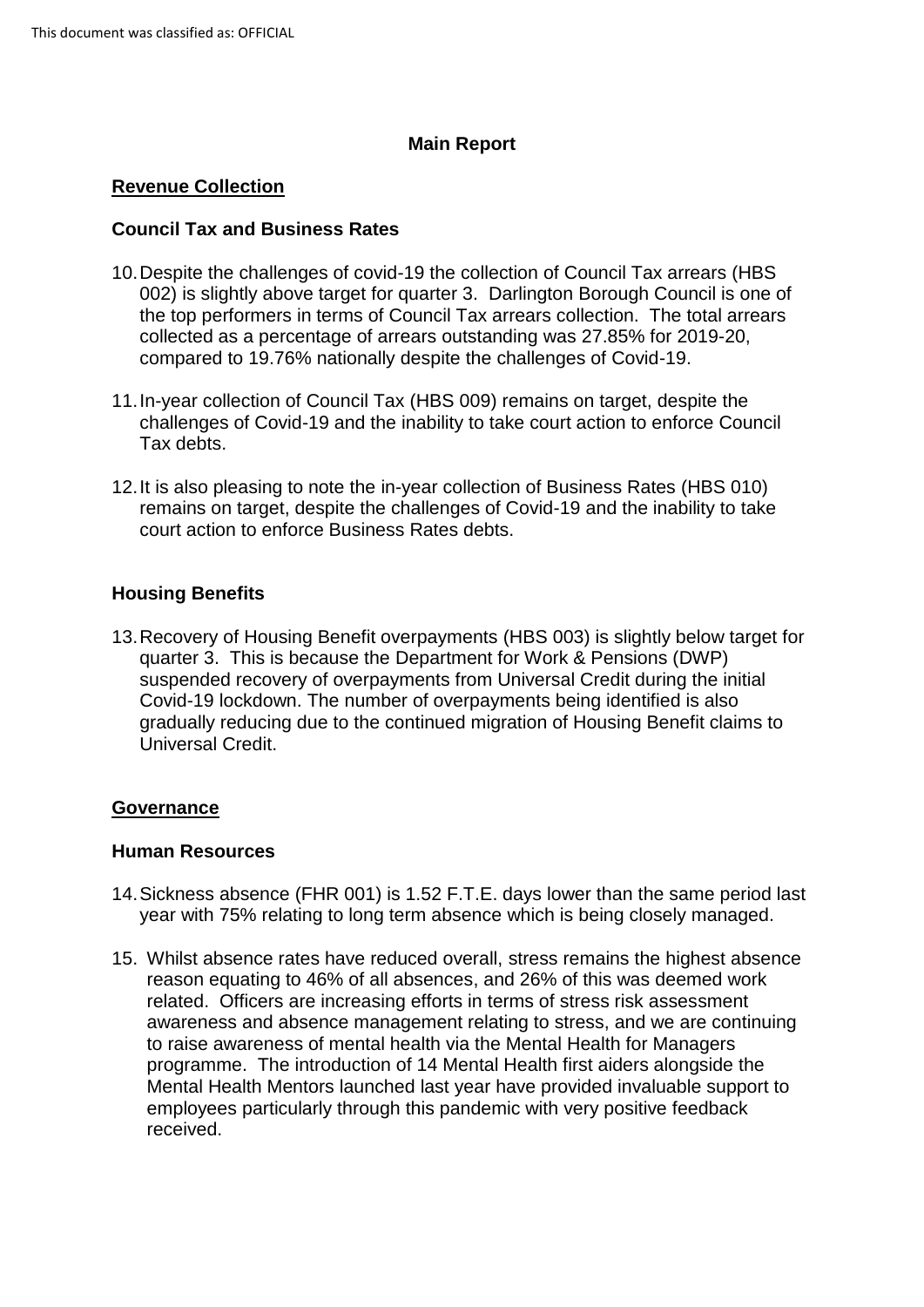16.Staff turnover - Voluntary Leavers (FHR 019) - Of the 104 voluntary leavers 48 were from Children & Adults, 47 from Economic Growth & Neighbourhood Services and 9 from Resources.

### **Health & Safety**

17.It is pleasing to report that the number of reportable employee accidents / ill health (FHR 003) has halved from the same period last year and stands at 2. Both have been investigated and any learning has been put into place.

# **Complaints**

18.Complaints upheld by the Local Government Ombudsman/Housing Ombudsman (FHR 008) have reduced from twelve in 2018/19 to six in 2019/2020. The Ombudsman had upheld three complaints at the end of quarter 3, 2020/2021. While the reduction between 2018/19 and 2019/20 was as a result of learning from complaints, the most recent reduction is likely to be, in part, as a result of COVID-19.

### **Procurement**

19.Contracted spend (LGP 008) improved from 2018/19 to 2019/2020 and this improvement is also reflected in the first three quarters of 2020/2021 and is remaining above the target (80%). Officers are continuing to monitor noncontracted spend and where there is a need frameworks are identified and tendered.

### **Economy**

### **Culture**

20.An alternative system for the Town Centre footfall counters was installed in March 2020. The indicator CUL 080a has been included in Appendix 1 as a proxy indicator showing the weekly average footfall recorded since the installation of the new system has been affected due to the periods of lockdown.

### **Employment**

21.Covid-19 has had an impact on the unemployed claimant count nationally (ECI 321). Darlington's December figure of 6.9% is less than the North East average of 7.1% and higher than the England average of 6.3%, When compared to Dec 1999 Darlington's percentage increase figure of 46.8% (4.7% to 6.9%) is less than both the North East average whose figure is 61.4% (4.4% to 7.1%) and England average whose is 117.2% (2.9% to 6.3%).